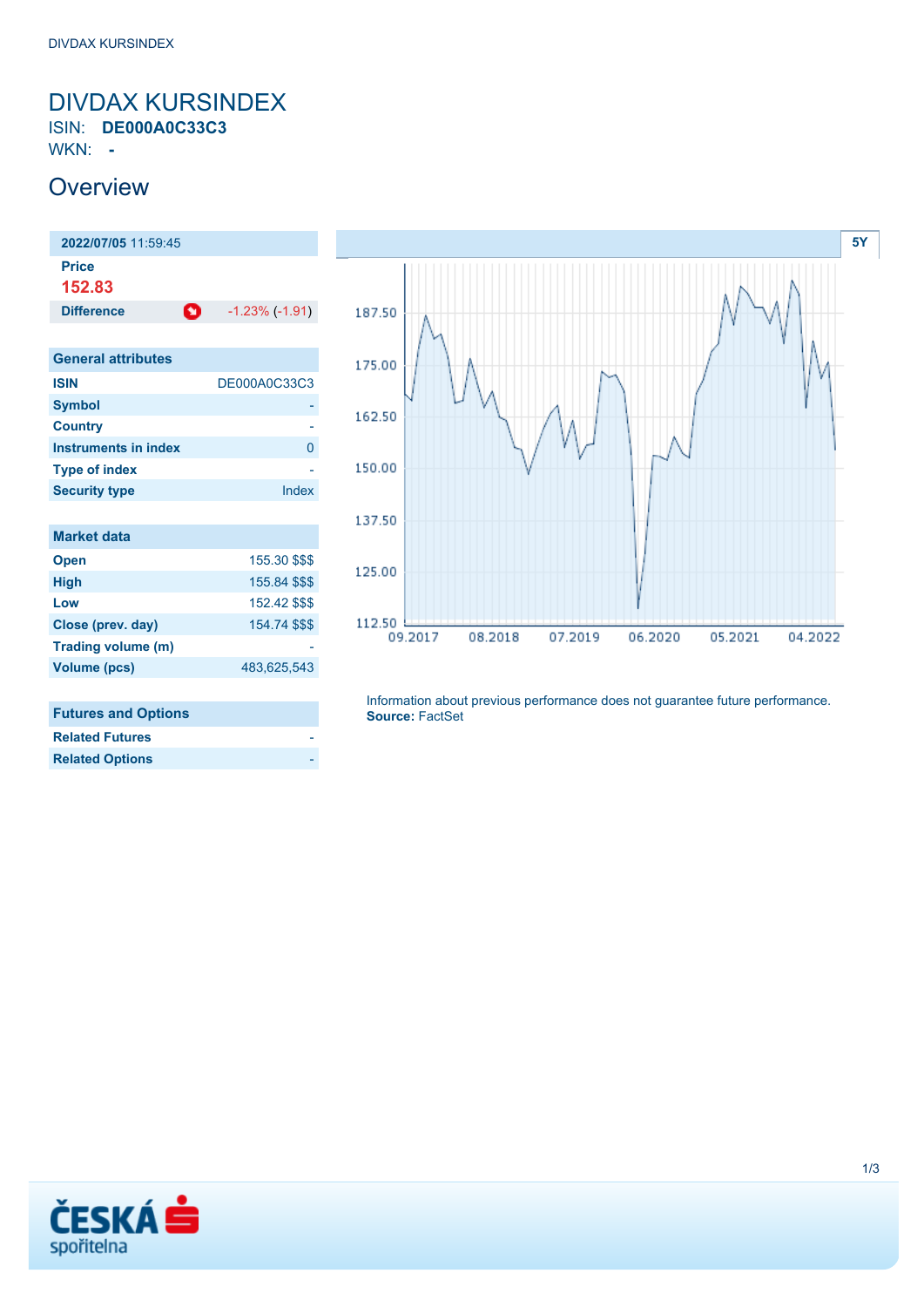## Details

**2022/07/05** 11:59:45 **Price**

**152.83**

**Difference 1.23% (-1.91)** 

| <b>General attributes</b>   |              |
|-----------------------------|--------------|
| <b>ISIN</b>                 | DE000A0C33C3 |
| <b>Symbol</b>               |              |
| <b>Country</b>              |              |
| <b>Security type</b>        | Index        |
| <b>Instruments in index</b> |              |

| <b>Market data</b> |               |
|--------------------|---------------|
| <b>Open</b>        | 155.30 \$\$\$ |
| <b>High</b>        | 155.84 \$\$\$ |
| Low                | 152.42 \$\$\$ |
| Close (prev. day)  | 154.74 \$\$\$ |
| Trading volume (m) |               |
| Volume (pcs)       | 483,625,543   |



#### **Performance and Risk 6m 1Y 3Y Perf (%)** -20.84% -19.53% -4.33% **Perf (abs.)** -40.73 -37.55 -7.01 **Beta** - - - - - - - -

**Volatility** 26.70 21.95 25.94

Information about previous performance does not guarantee future performance. **Source:** FactSet

| <b>Price data</b>                           |                            |
|---------------------------------------------|----------------------------|
| Ø price 5 days   Ø volume 5 days (pcs.)     | 156.16 \$\$\$ (0)          |
| Ø price 30 days   Ø volume 30 days (pcs.)   | 166.24 \$\$\$ (0)          |
| Ø price 100 days   Ø volume 100 days (pcs.) | 173.93 \$\$\$ (0)          |
| Ø price 250 days   Ø volume 250 days (pcs.) | 183.29 \$\$\$ (0)          |
| <b>YTD High   date</b>                      | 199.76 \$\$\$ (2022/02/10) |
| <b>YTD Low   date</b>                       | 151.49 \$\$\$ (2022/06/30) |
| 52 Weeks High   date                        | 199.76 \$\$\$ (2022/02/10) |
| 52 Weeks Low   date                         | 151.49 \$\$\$ (2022/06/30) |